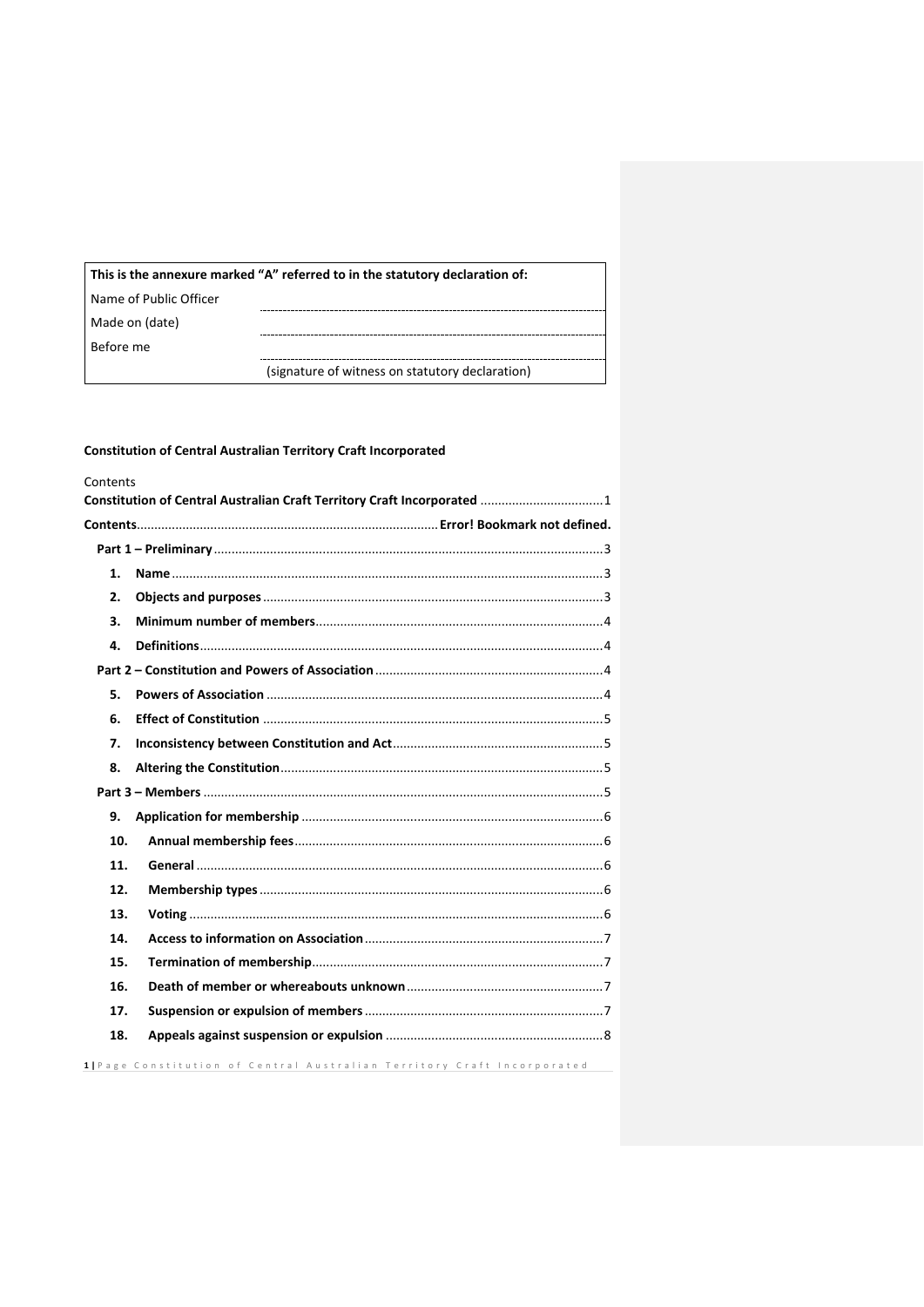| 19. |                                                                          |
|-----|--------------------------------------------------------------------------|
| 20. |                                                                          |
| 21. |                                                                          |
| 22. |                                                                          |
| 23. |                                                                          |
| 24. |                                                                          |
| 25. |                                                                          |
| 26. |                                                                          |
| 27. |                                                                          |
| 28. |                                                                          |
| 29. |                                                                          |
| 30. |                                                                          |
| 31. |                                                                          |
| 32. |                                                                          |
| 33. |                                                                          |
| 34. |                                                                          |
|     |                                                                          |
| 35. |                                                                          |
| 36. |                                                                          |
| 37. |                                                                          |
| 38. |                                                                          |
| 39. |                                                                          |
|     |                                                                          |
| 40. |                                                                          |
| 41. |                                                                          |
| 42. |                                                                          |
| 43. |                                                                          |
| 44. |                                                                          |
| 45. |                                                                          |
| 46. |                                                                          |
| 47. |                                                                          |
| 48. |                                                                          |
|     | 2   Page Constitution of Central Australian Territory Craft Incorporated |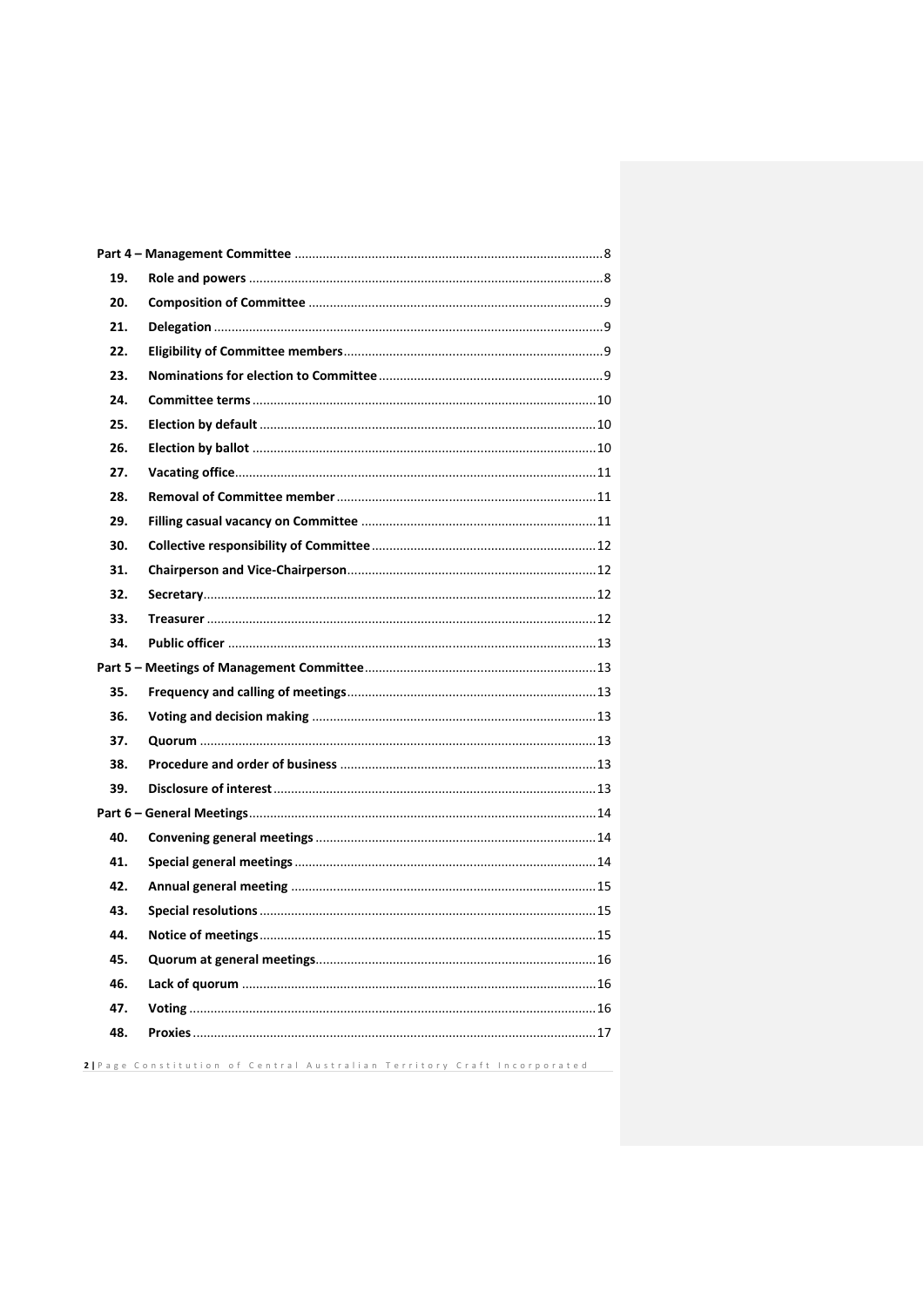| 50. |  |
|-----|--|
|     |  |
|     |  |
|     |  |
|     |  |
|     |  |
|     |  |

#### <span id="page-2-0"></span>**Part 1 – Preliminary**

## <span id="page-2-1"></span>**1. Name**

The name of the incorporated association ("the Association") is Central Australian Territory Craft Incorporated.

## <span id="page-2-2"></span>**2. Objects and purposes**

The objects and purposes of the Association are to:

- a. implement an annual program of workshops, demonstrations, exhibitions and craft events
- b. operate a retail outlet
- c. provide tuition services
- d. provide professional technical advisory and referral services to craft practitioners, members and the public
- e. market and promote the activities of the Association
- f. promote craft and design in Central Australia
- g. demonstrate good governance
- h. represent, develop and promote the professional crafts industry in Central Australia
- i. establish a code of ethics and professional practices to apply to members of Central Craft
- j. encourage the establishment of craft training opportunities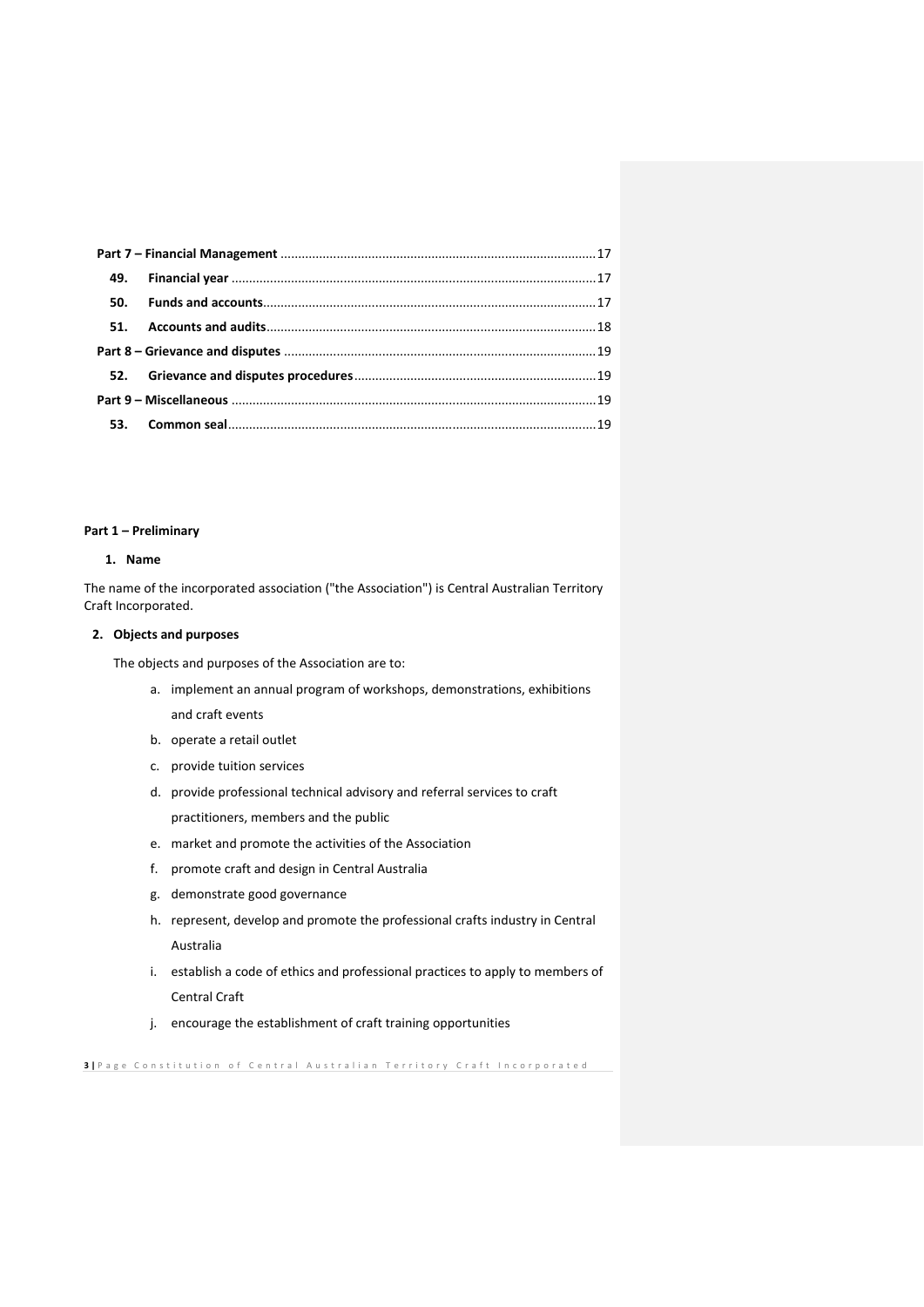- k. establish and maintain library, gallery, lectures, demonstrations and experimental facilities with such ancillary services as are desirable or necessary
- l. bring international and national craftspeople, their works and experience to teach and exhibit in Central Australia
- m. inspire and educate local craftspeople

### <span id="page-3-0"></span>**3. Minimum number of members**

The Association must have at least five members.

#### <span id="page-3-1"></span>**4. Definitions**

In this Constitution, unless the contrary intention appears:

"Act" means the *Northern Territory Associations Act 2003* and regulations made under that Act;

"Committee" means the Management Committee of the Association;

"financial institution" means an authorised deposit-taking institution within the meaning of section 5 of the *Banking Act 1959* of the Commonwealth;

"general meeting" means a general meeting of members convened in accordance with clause 44;

"member" means a member of the Association;

"register of members" means the register of the Association's members established and maintained under section 34 of the Act;

"special resolution" means a resolution notice of which is given under clause 47 and passed in accordance with section 37 of the Act.

### <span id="page-3-2"></span>**Part 2 – Constitution and Powers of Association**

### <span id="page-3-3"></span>**5. Powers of Association**

- 1. For achieving its objects and purposes, the Association has the powers conferred by sections 11 and 13 of the Act.
- 2. Subject to the Act, the Association may do all things necessary or convenient for carrying out its objects or purposes, and, in particular, may:
	- a. acquire, hold and dispose of real or personal property;
	- b. open and operate accounts with financial institutions;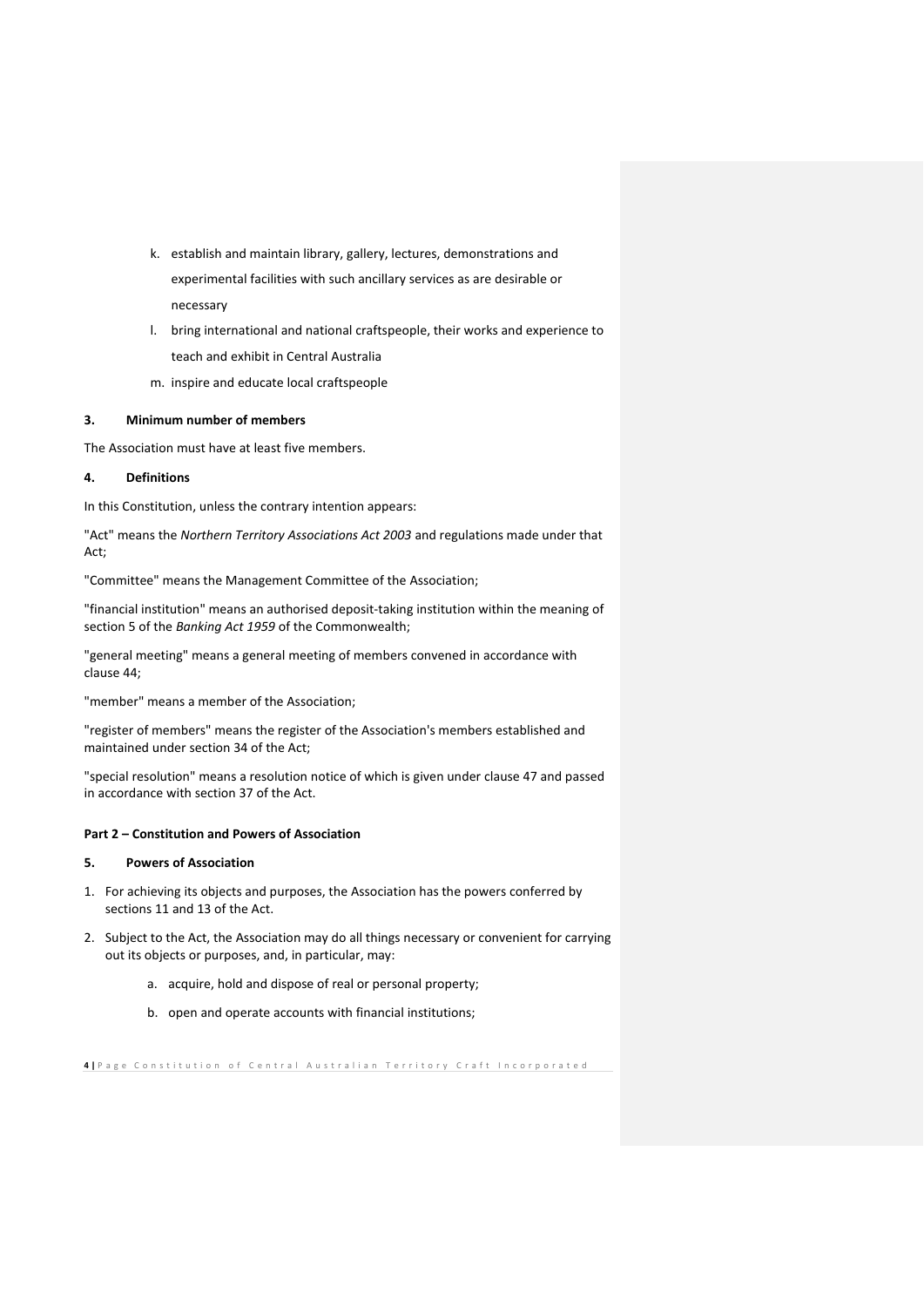c. invest its money in any security in which trust monies may lawfully be invested;

d. raise and borrow money on the terms and in the manner it considers appropriate;

e. secure the repayment of money raised or borrowed, or the payment of a debt or liability;

f. appoint agents to transact business on its behalf;

g. enter into any other contract it considers necessary or desirable;

h. construct, maintain and alter building works as necessary or convenient;

i. accept gifts, whether subject to a special trust or not;

j. procure contribution to the funds of the Association, whether by way of donation, subscription or otherwise;

k. print and publish newspapers, periodicals, books, leaflets, or other documents;

l. make gifts, subscriptions, or donations to any of the funds, authorities, or institutions to which paragraph (a) or subsection (1) of section 78 of the Income Tax Assessment Act 1936, as amended, of the Commonwealth relates; and

m. do all such other lawful things as are incidental or conducive to the attainment of the basic objects of the Association or of any of the objects and purposes specified in the foregoing provisions.

3. It must not pay any of its profits or financial surplus, or give any of its property, to its members, beneficiaries, controllers or owners (as appropriate).

### <span id="page-4-0"></span>**6. Effect of Constitution**

This Constitution binds every member and the Association to the same extent as if every member and the Association had signed and sealed this Constitution and agreed to be bound by it.

### <span id="page-4-1"></span>**7. Inconsistency between Constitution and Act**

If there is any inconsistency between this Constitution and the Act, the Act prevails.

## <span id="page-4-2"></span>**8. Altering the Constitution**

- 1. The Association may alter this Constitution by special resolution but not otherwise.
- 2. If the Constitution is altered, the public officer must ensure compliance with section 23 of the Act.

#### <span id="page-4-3"></span>**Part 3 – Members**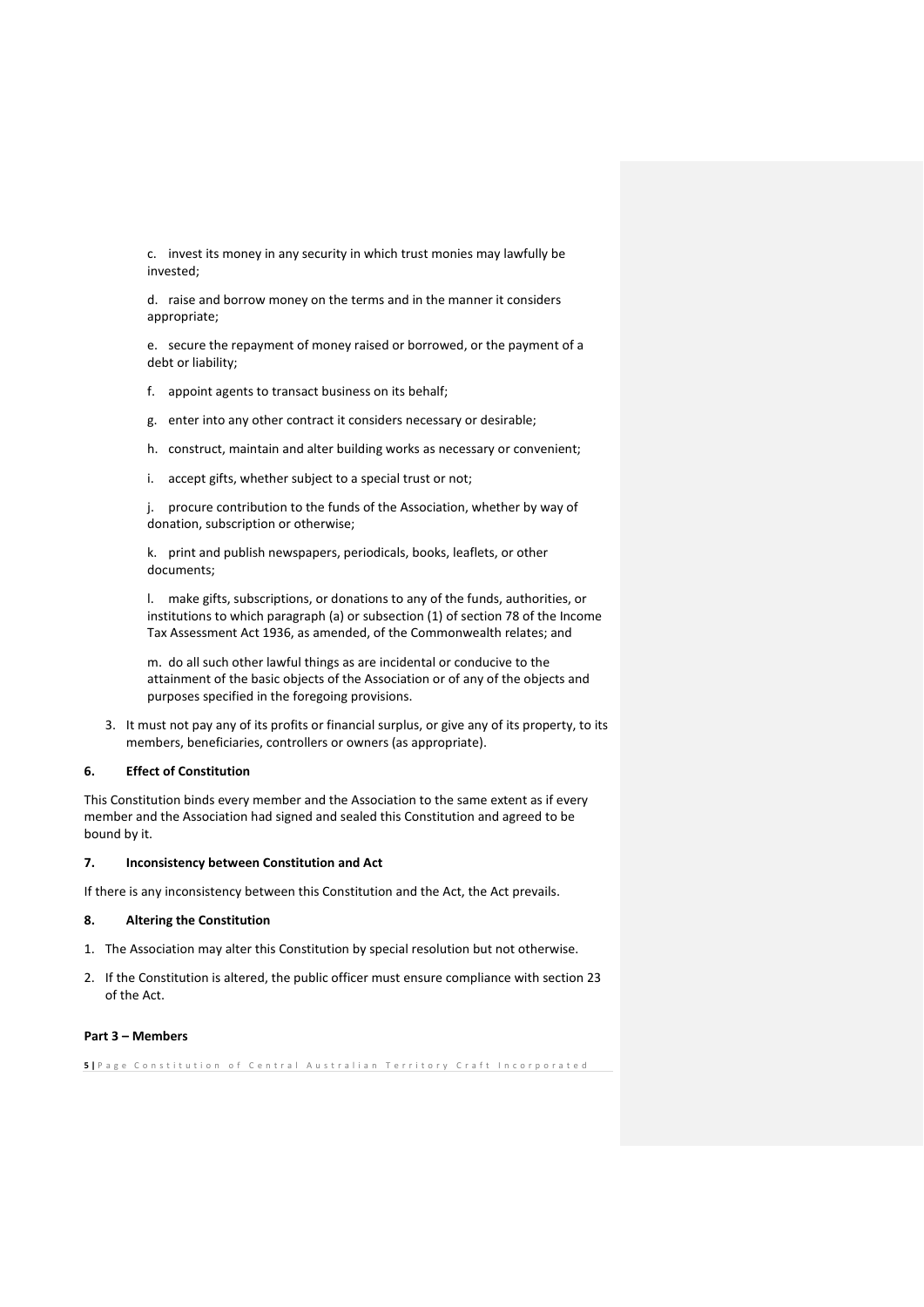### *Division 1 - Membership*

## <span id="page-5-0"></span>**9. Application for membership**

To apply to become a member of the Association a person must:

- a. submit an application for membership to the Committee in a format approved by the Committee.
- b. pay the annual membership fee.
- <span id="page-5-1"></span>c. the Committee may award membership at its discretion.

### **10. Annual membership fees**

- 1. The annual membership fee is the amount determined from time to time by resolution at a general meeting.
- 2. A membership is valid for 12 months from the date of payment.
- 3. A member whose membership fee is not paid within 2 months after the due date ceases to be a member unless the Committee determines otherwise.

### *Division 2 – Rights of members*

#### <span id="page-5-2"></span>**11. General**

- 1. Subject to clause 13(2), a member may exercise the rights of membership when their name is entered in the register of members.
- 2. A right of membership of the Association:
	- a. is not capable of being transferred or transmitted to another person; and
	- b. terminates on the cessation of membership whether by death, resignation or otherwise.

### <span id="page-5-3"></span>**12. Membership types**

- a. Membership types, as defined by the Central Craft membership policy.
- b. Membership is limited to one vote at general meetings of the Association. c. Have other rights as determined by the Committee or by resolution at a general meeting.

## <span id="page-5-4"></span>**13. Voting**

- 1. Subject to subclause (2) and clause 12, each member has one vote at general meetings of the Association.
- 2. A member is not eligible to vote until 7 working days after their application has been accepted.

**6** | Page Constitution of Central Australian Territory Craft Incorporated

**Commented [PC1]:** This paragraph needs a re-write. I don't think it makes sense at the moment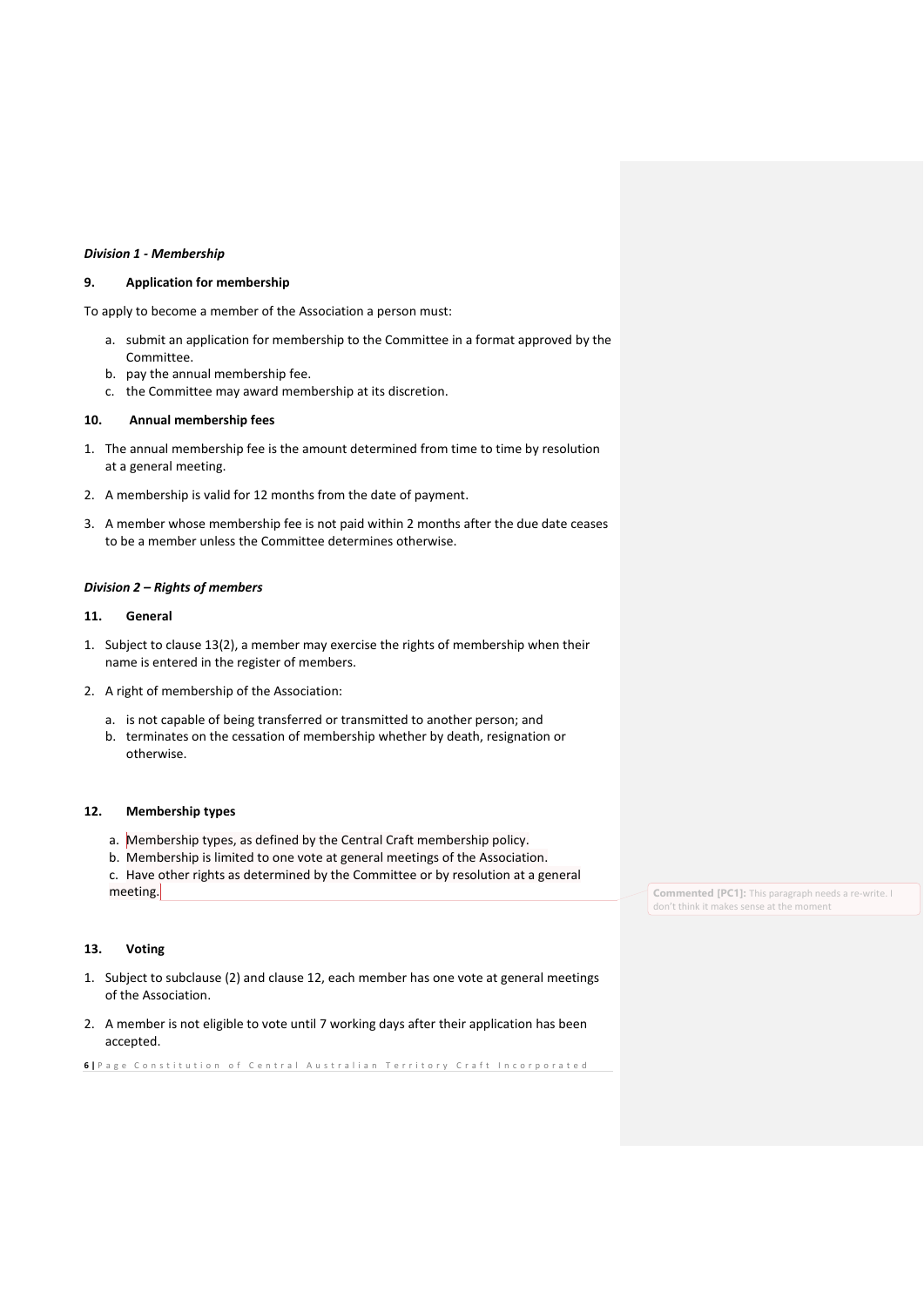3. A member whose membership has lapsed is not eligible to vote.

### <span id="page-6-0"></span>**14. Access to information on Association**

The following must be available for inspection by members:

- a. a copy of this Constitution;
- b. minutes of general meetings;
- c. annual reports and annual financial reports.

### *Division 3 – Termination, death, suspension and expulsion*

## <span id="page-6-1"></span>**15. Termination of membership**

Membership of the Association may be terminated by:

a. a notice of resignation provided to the Secretary or another Committee member;

b. non-payment of the annual membership fee within the time allowed under clause 10(3); or

c. expulsion in accordance with this Division.

### <span id="page-6-2"></span>**16. Death of member or whereabouts unknown**

If a member dies or the whereabouts of a member are unknown, the Committee must cancel the member's membership.

### <span id="page-6-3"></span>**17. Suspension or expulsion of members**

- 1. If the Committee considers that a member should be suspended or expelled because their conduct is detrimental to the interests of the Association, the Committee must give notice of the proposed suspension or expulsion to the member. Where there has been an unlawful act or gross misconduct the Committee may suspend membership immediately.
- 2. The notice must:
	- a. be in writing and include:
	- b. the time, date and place of the Committee meeting at which the question of that suspension or expulsion will be decided; and
	- c. the particulars of the conduct; and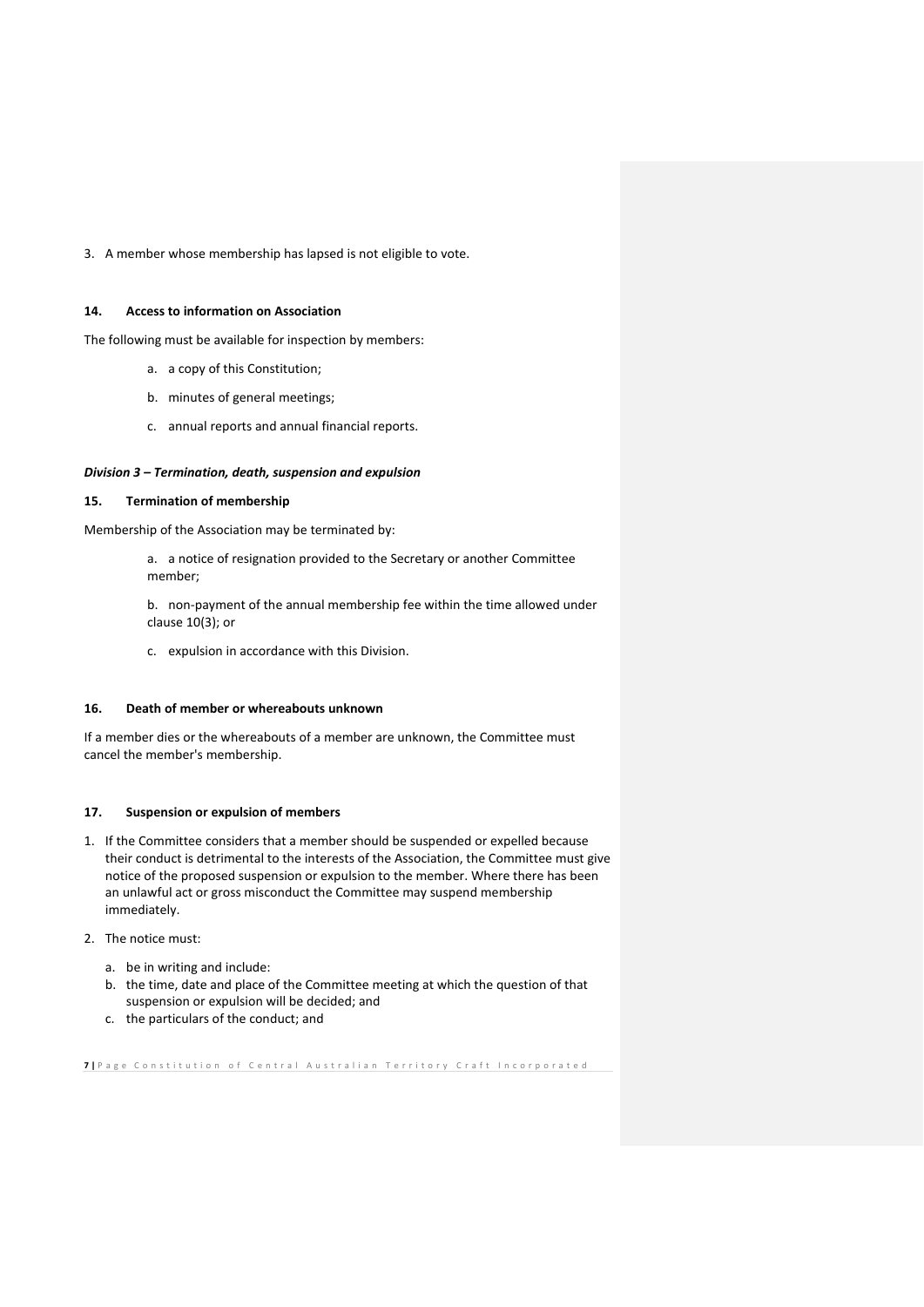- d. be given to the member not less than 14 days before the date of the Committee meeting referred to in paragraph b.
- 3. At the meeting, the Committee must afford the member a reasonable opportunity to be heard or to make representations in writing.
- 4. The Committee may suspend or expel or decline to suspend or expel the member from the Association and must give written notice of the decision and the reason for it to the member.
- 5. Subject to clause 18, the decision to suspend or expel a member takes effect 14 days after the day on which notice of the decision is given to the member.

### <span id="page-7-0"></span>**18. Appeals against suspension or expulsion**

- 1. A member who is suspended or expelled under clause 17 may appeal against that suspension or expulsion by giving notice to the Secretary within 14 days after receipt of the Committee's decision.
- 2. The appeal must be considered at a general meeting of the Association and the member must be afforded a reasonable opportunity to be heard at the meeting or to make representations in writing prior to the meeting for circulation at the meeting.
- 3. The members present at the general meeting must, by resolution, either confirm or set aside the decision of the Committee to suspend or expel the member.
- 4. The member is not suspended or does not cease to be a member until the decision of the Committee to suspend or expel them is confirmed by a resolution of the members.
- 5. If a member has gone through the appeals process and remains expelled, they cannot apply again to be a member.

#### <span id="page-7-1"></span>**Part 4 – Management Committee**

*Division 1 – General*

### <span id="page-7-2"></span>**19. Role and powers**

- 1. The business of the Association must be managed by or under the direction of a Committee.
- 2. The Committee may exercise all the powers of the Association except those matters that the Act or this Constitution requires the Association to determine through a general meeting of members.
- 3. The Committee may appoint and remove staff.
- 4. The Committee may establish one or more sub-committees.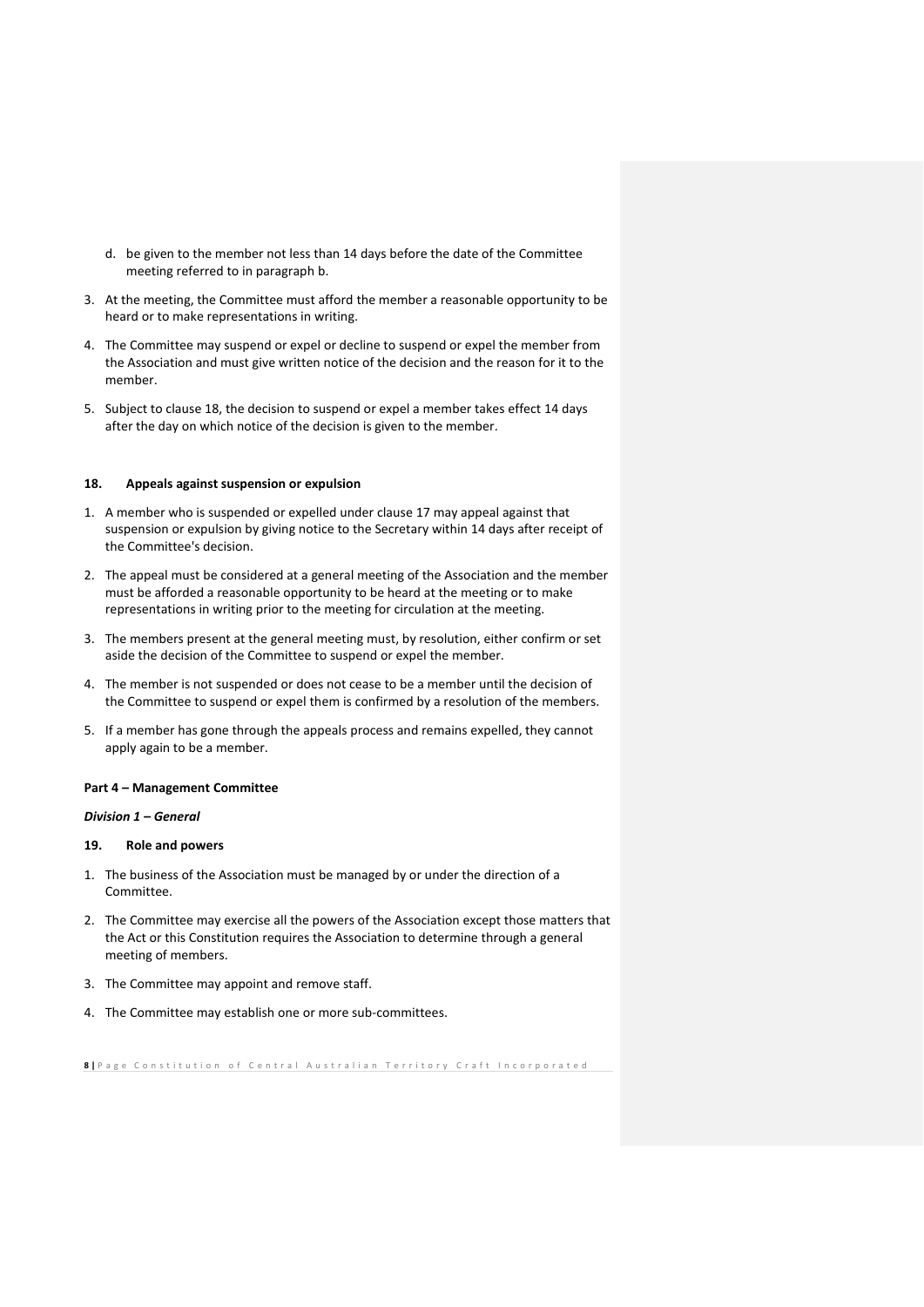### <span id="page-8-0"></span>**20. Composition of Committee**

- 1. The Committee consists of between 5 to 9 members:
	- a. the officers of the Association: Chairperson, Vice-Chairperson, Treasurer and Secretary;
	- b. a maximum of 5 ordinary Committee members, including the Public **Officer**
- 2. Unless elected directly as a separate office holder, the Committee must appoint one Committee member to be the Association's Public Officer. The Public Officer must be a resident of the Northern Territory.

## <span id="page-8-1"></span>**21. Delegation**

- 1. The Committee may delegate to a sub-committee or staff any of its powers and functions other than –
	- a. this power of delegation; or
	- b. a duty imposed on the Committee by the Act or any other law.
- 2. The delegation must be in writing and may be subject to the conditions and limitations the Committee considers appropriate.
- 3. The Committee may, in writing, revoke wholly or in part the delegation.

## *Division 2 – Tenure of office*

## <span id="page-8-2"></span>**22. Eligibility of Committee members**

- 1. A Committee member must be a financial member of Central Australian Craft Territory Craft Incorporated.
- 2. A Committee member must be 18 years or over.
- 3. Committee members must be elected to the Committee at an annual general meeting or appointed under clause 29.

### <span id="page-8-3"></span>**23. Nominations for election to Committee**

- 1. A member is eligible for election to the Committee if the Secretary receives a written nomination for that member by another member at least 7 days before the date of the next annual general meeting.
- 2. The nomination must be signed by:
	- a. the nominator and a second member; and
	- b. the nominee to signify their willingness to stand for election.

9 | Page Constitution of Central Australian Territory Craft Incorporated

**Commented [PC2]:** Requirement for Committee member to be resident of Northern Territory has been removed

**Commented [PC3]:** Change from positive statement to negative. May have unintended consequences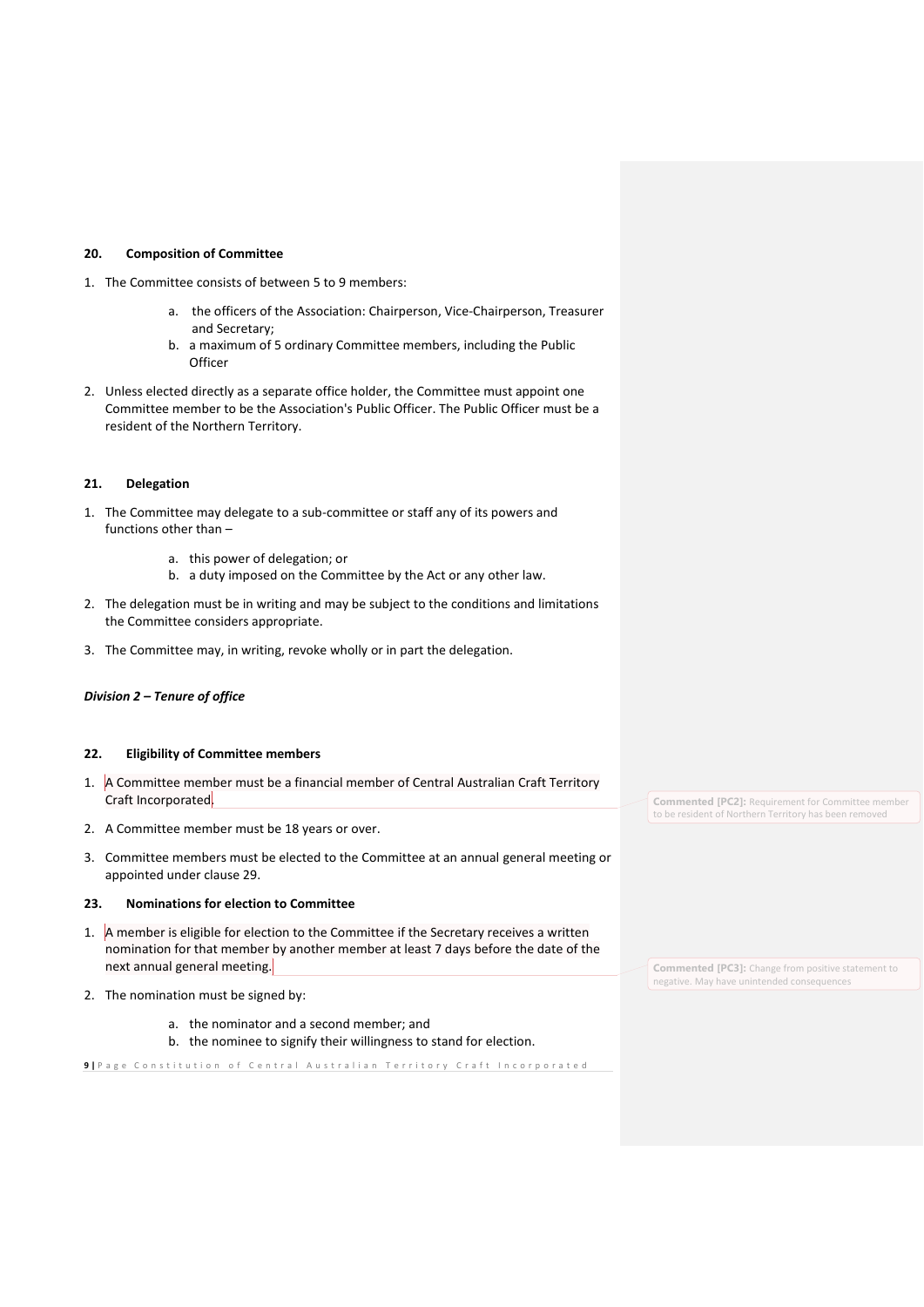- 3. A person who is eligible for election or re-election under this clause may:
	- a. propose or second themself for election or re-election; and
	- b. vote for themself.

## <span id="page-9-0"></span>**24. Committee terms**

- 1. A Committee member holds office for no more than 6 consecutive years, after which a period of two years shall elapse before renomination to the Committee. A maximum of another 6 years total can then be served.
- 2. The member may choose to vacate office under clause 27 or may be removed under clause 28.
- 3. At an annual general meeting, the office of each Committee member becomes vacant and elections for a new Committee must be held.
- 4. The Chairperson of the outgoing Committee must preside at the annual general meeting until a new member is elected as Chairperson.

### <span id="page-9-1"></span>**25. Election by default**

- 1. If the number of persons nominated for election to the Committee under clause 23 does not exceed the number of vacancies to be filled, the Chairperson must declare the persons to be duly elected as members of the Committee at the annual general meeting.
- 2. If vacancies remain on the Committee after the declaration under subclause (1), additional nominations of Committee members may be accepted from the floor of the annual general meeting.
- 3. If the nominations from the floor do not exceed the number of remaining vacancies, the Chairperson must declare those persons to be duly elected as members of the Committee.
- 4. If the nominations from the floor are less than the number of remaining vacancies, the unfilled vacancies are taken to be casual vacancies and must be filled by the new Committee in accordance with clause 29.

#### <span id="page-9-2"></span>**26. Election by ballot**

- 1. If the number of nominations exceeds the number of vacancies on the Committee, ballots for those positions must be conducted.
- 2. The ballot must be conducted in a manner determined from time to time by resolution at a general meeting.
- 3. The members chosen by ballot must be declared by the Chairperson to be duly elected as members of the Committee.

10 | P a g e C on stitution of Central Australian Territory Craft Incorporated

**Commented [PC4]:** This contradicts clause 24 (1)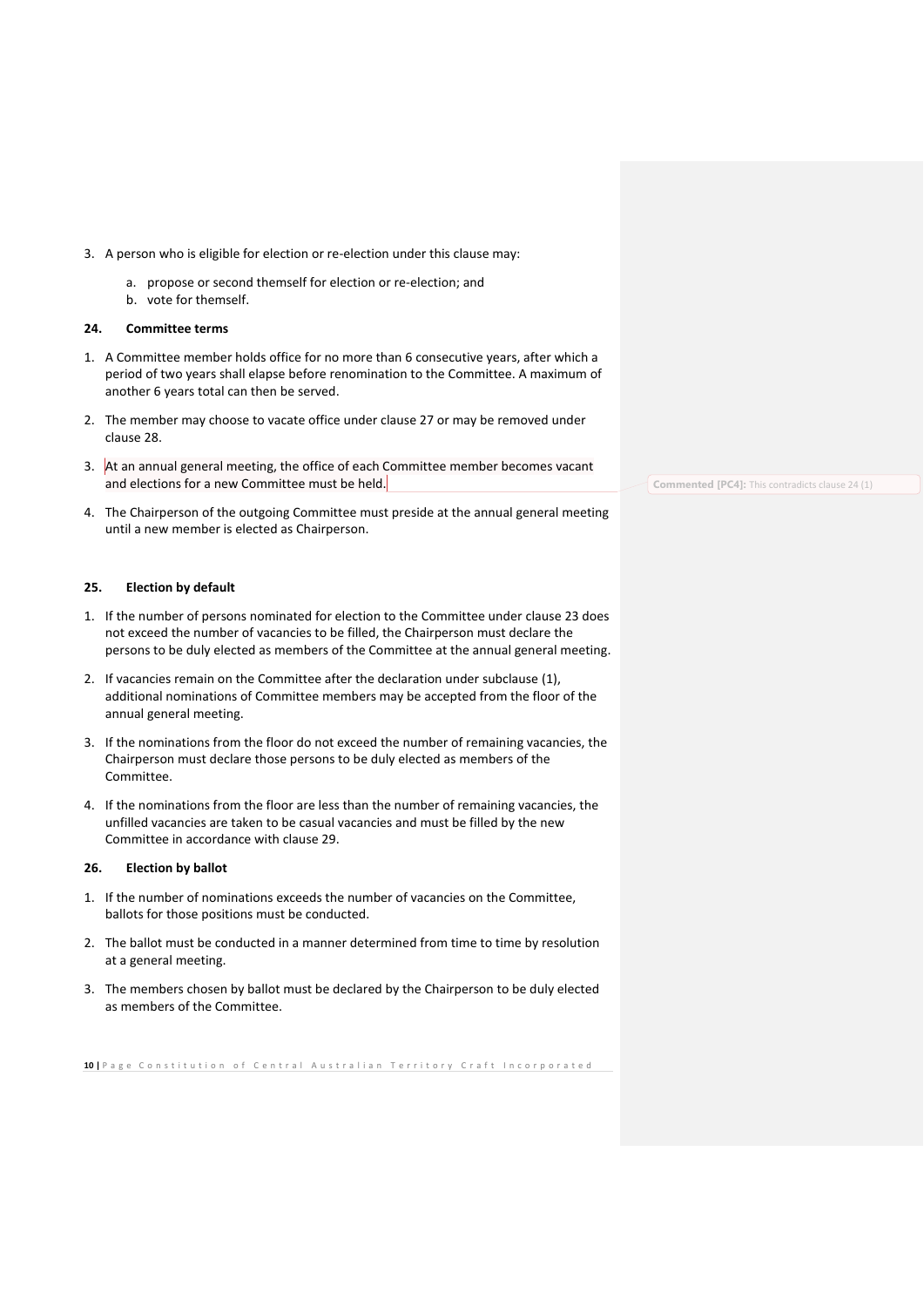### <span id="page-10-0"></span>**27. Vacating office**

The office of a Committee member becomes vacant if:

- a. the member:
	- i. is disqualified from being a Committee member under section 30 or 40 of the Act;
	- ii. resigns by giving written notice to the Committee;
	- iii. dies or is rendered permanently incapable of performing the duties of office by mental or physical ill-health;
	- iv. ceases to be a member of the Association;

or

- b. the member is absent from more than:
	- i. 3 consecutive Committee meetings; or
	- ii. 3 Committee meetings in the same financial year without tendering an apology to the Chairperson;

of which meetings the member received notice and the Committee has resolved to declare the office vacant.

### <span id="page-10-1"></span>**28. Removal of Committee member**

- 1. The Association, through a special general meeting of members, may remove any Committee member before the member's term of office ends.
- 2. If a vacancy arises through removal under subclause (1), an election must be held to fill the vacancy.

#### <span id="page-10-2"></span>**29. Filling casual vacancy on Committee**

- 1. If a vacancy remains on the Committee after the application of clause 25 or if the office of a Committee member becomes vacant under clause 27, the Committee may appoint any member of the Association to fill that vacancy.
- 2. However, if the office of Public Officer becomes vacant, a person must be appointed under section 27(6) of the Act to fill the vacancy.

### *Division 3 – Duties of Committee members*

11 | Page Constitution of Central Australian Territory Craft Incorporated

**Commented [PC5]:** Change from 'ceases to be a resident of the Territory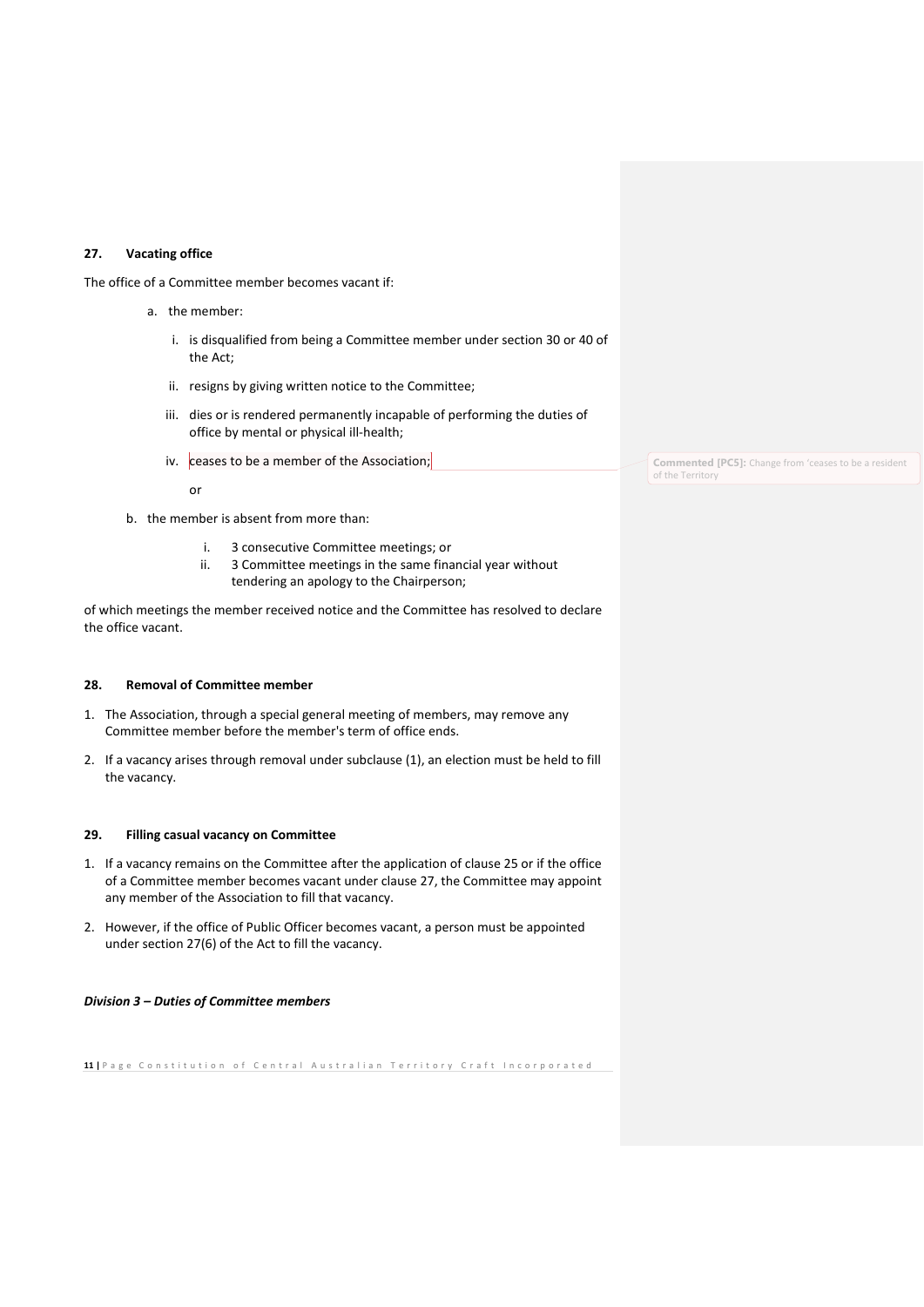### <span id="page-11-0"></span>**30. Collective responsibility of Committee**

- 1. As soon as practicable after being elected to the Committee, each Committee member must become familiar with the Act and regulations made under the Act.
- 2. The Committee is collectively responsible for ensuring the Association complies with the Act and regulations made under the Act.

#### <span id="page-11-1"></span>**31. Chairperson and Vice-Chairperson**

- 1. Subject to subclauses (2) and (3), the Chairperson must preside at all general meetings and Committee meetings.
- 2. If the Chairperson is absent from a meeting, the Vice-Chairperson must preside at the meeting.
- 3. If the Chairperson and the Vice-Chairperson are both absent, the presiding member for that meeting must be:
	- a. a member elected by the other members present if it is a general meeting; or
	- b. a Committee member elected by the other Committee members present if it is a Committee meeting.

#### <span id="page-11-2"></span>**32. Secretary**

The Secretary must:

a. coordinate the correspondence of the Association;

b. ensure minutes of all proceedings of general meetings and of Committee meetings are kept in accordance with section 38 of the Act;

c. ensure the register of members is maintained in accordance with section 34 of the Act;

d. ensure the safekeeping of all books, documents, records and registers of the Association, other than those required by clause 33(4) to be overseen by the Treasurer; and

e. perform any other duties imposed by this Constitution on the Secretary.

#### <span id="page-11-3"></span>**33. Treasurer**

The Treasurer or their delegate must:

- 1. ensure the accounting records and financial management of the Association are in accordance with section 41 of the Act and Central Australian Territory Craft Incorporated Policies and Procedures.
- 2. coordinate the preparation of the Association's annual statement of accounts.

12 | P a g e C on stitution of Central Australian Territory Craft Incorporated

**Commented [PC6]:** Change from 'maintain' to 'ensure, etc'

**Commented [PC7]:** Requirements for handling all monies deleted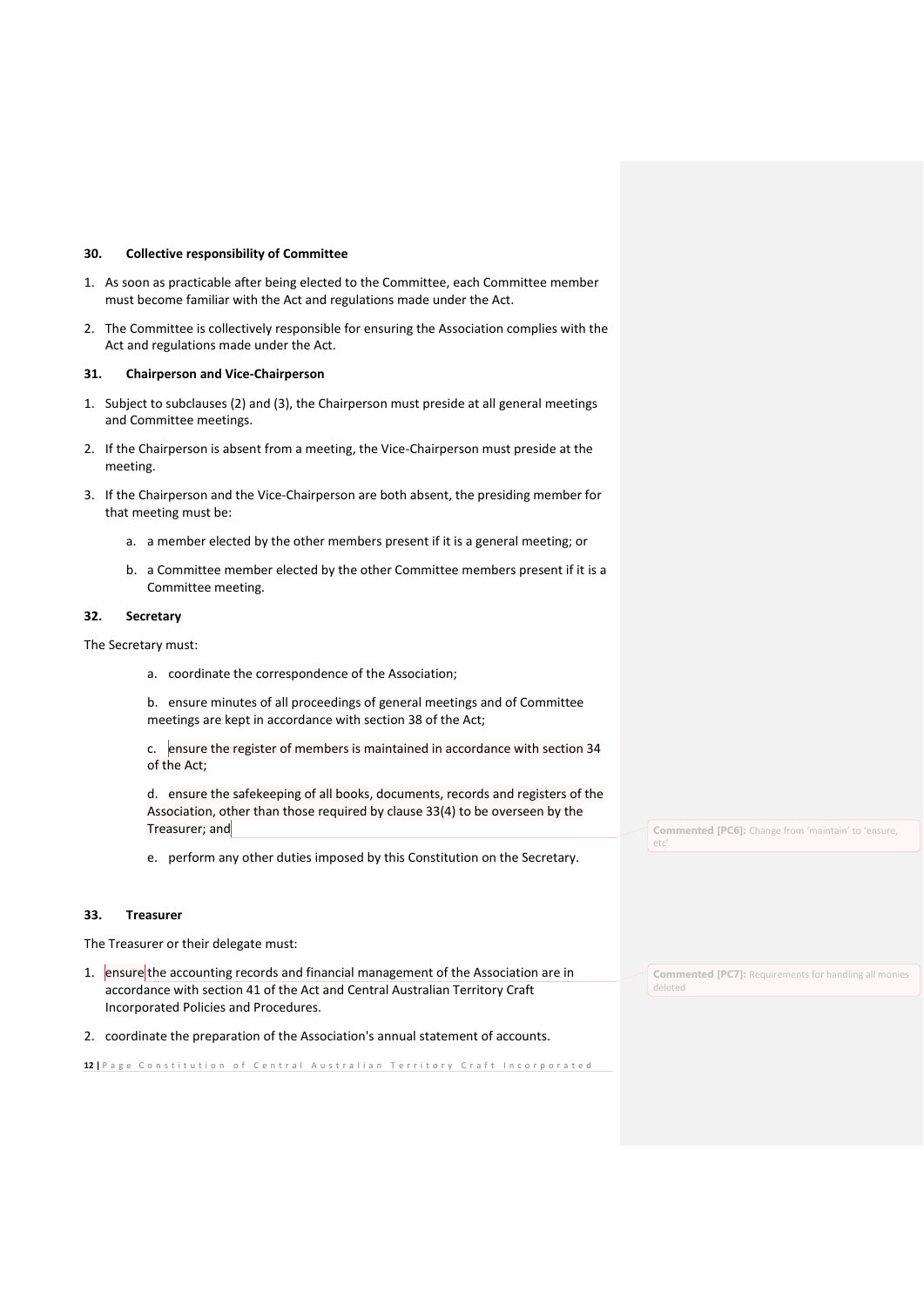- 3. if directed to do so by the Chairperson, must submit to the Committee a report, balance sheet or financial statement in accordance with that direction.
- 4. the Treasurer has oversight of all securities, books and documents of a financial nature and accounting records of the Association unless the members resolve otherwise at a general meeting.
- 5. the Treasurer must perform any other duties imposed by this Constitution on the Treasurer.

#### <span id="page-12-0"></span>**34. Public officer**

- 1. The Public Officer must ensure that documents are filed in accordance with the Act.
- 2. The Public Officer must keep a current copy of the Constitution of the Association.

### <span id="page-12-1"></span>**Part 5 – Meetings of Management Committee**

### <span id="page-12-2"></span>**35. Frequency and calling of meetings**

- 1. The Committee must meet together for the conduct of business not less than 4 times in each financial year.
- 2. The Chairperson, or at least half the Committee members, may at any time convene a special meeting of the Committee.
- 3. A special meeting may be convened to deal with an appeal under clause 18.

### <span id="page-12-3"></span>**36. Voting and decision making**

- 1. Each Committee member present at the meeting has a vote.
- 2. A question arising at a Committee meeting must be decided by a majority of votes.
- 3. If there is no majority, the person presiding at the meeting has a casting vote in addition to a deliberative vote.

#### <span id="page-12-4"></span>**37. Quorum**

For a Committee meeting, one-half of the Committee members constitutes a quorum.

### <span id="page-12-5"></span>**38. Procedure and order of business**

- 1. The procedure to be followed at a Committee meeting must be determined by the Committee.
- 2. The order of business may be determined by the members present at the meeting.
- 3. Only the business for which the meeting is convened may be considered at a special meeting.

## <span id="page-12-6"></span>**39. Disclosure of interest**

13 | P a g e C on stitution of Central Australian Territory Craft Incorporated

**Commented [PC8]:** Change of wording

**Commented [PC9]:** 'in addition to a deliberative vote' has been deleted

**Commented [PC10]:** 'from time to time' has been deleted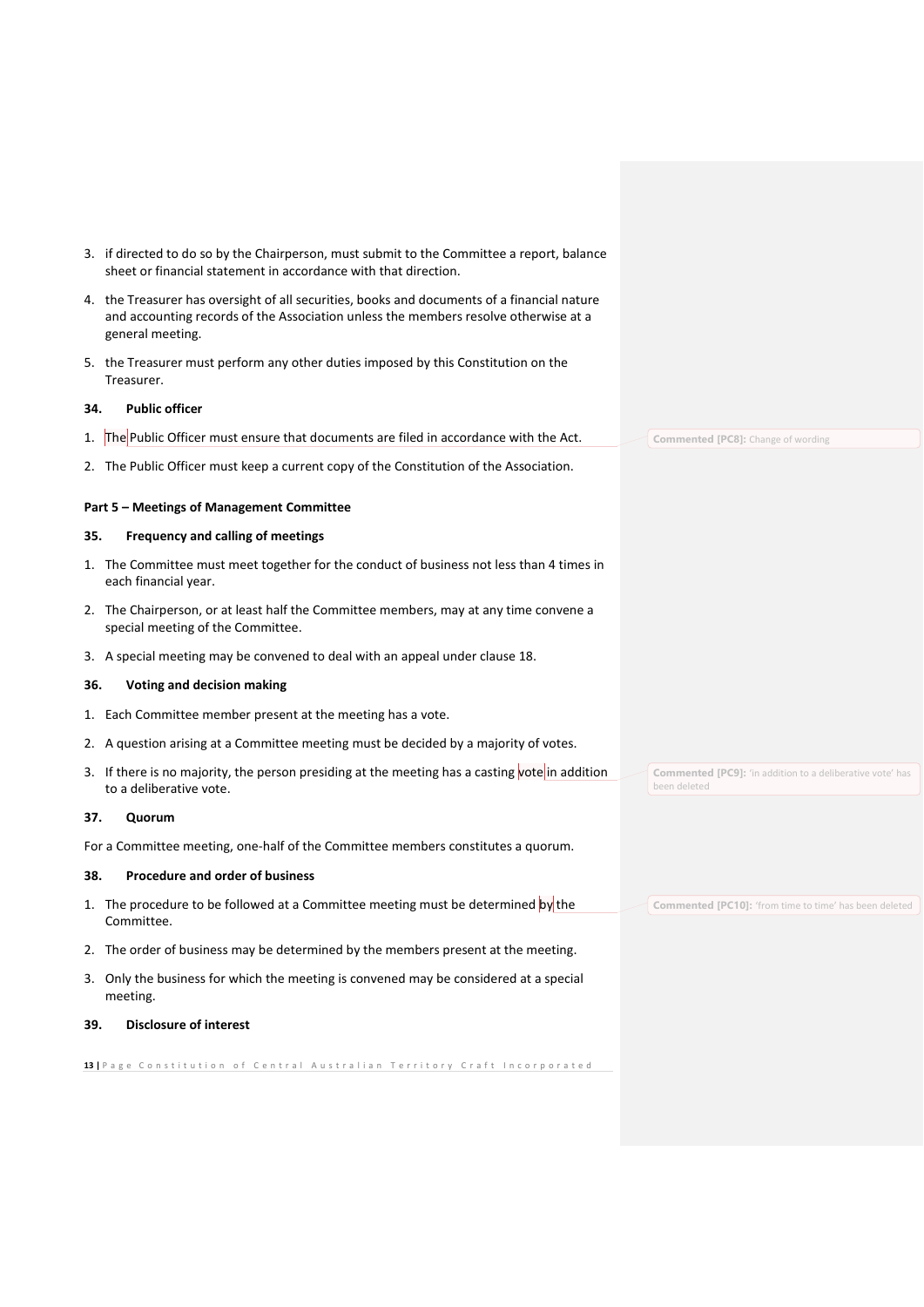1. Committee members must disclose any real or perceived conflicts of interest.

- 2. A Committee member who has a direct or indirect financial interest in a contract, or proposed contract, with the Association must disclose the nature and extent of the interest to the Committee in accordance with section 31 of the Act.
- 3. The Secretary must record the disclosure in the minutes of the meeting.
- 4. The Chairperson must ensure a Committee member who has a direct or indirect financial interest in a contract, or proposed contract complies with section 32 of the Act.

### <span id="page-13-0"></span>**Part 6 – General Meetings**

#### <span id="page-13-1"></span>**40. Convening general meetings**

- 1. The Association must hold its first annual general meeting within 18 months after its incorporation.
- 2. The Association must hold all subsequent annual general meetings within 5 months after the end of the Association's financial year.

#### 3. The Committee:

- a. may at any time convene a special general meeting;
- b. must, within 30 days after the Secretary receives a notice under clause 18(1), convene a special general meeting to deal with the appeal to which the notice relates; and
- c. must, within 30 days after it receives a request under clause 41(1), convene a special general meeting for the purpose specified in that request.

#### <span id="page-13-2"></span>**41. Special general meetings**

- 1. Members, amounting to the number of existing Committee members plus one, may make a written request to the Committee for a special general meeting unless otherwise provided in the Schedule.
- 2. The request must:
	- a. state the purpose of the special general meeting; and
	- b. be signed by the members making the request.
- 3. If the Committee fails to convene a special general meeting within the time allowed:
	- a. for clause 40(3)(b) the appeal against the decision of the Committee is upheld; and
	- b. for clause  $40(3)(c)$  the members who made the request may convene a special general meeting as if they were the Committee.

**14** | Page Constitution of Central Australian Territory Craft Incorporated

**Commented [PC11]:** Change of wording

**Commented [PC12]:** Change from 'Half the quorum of members for a general meeting'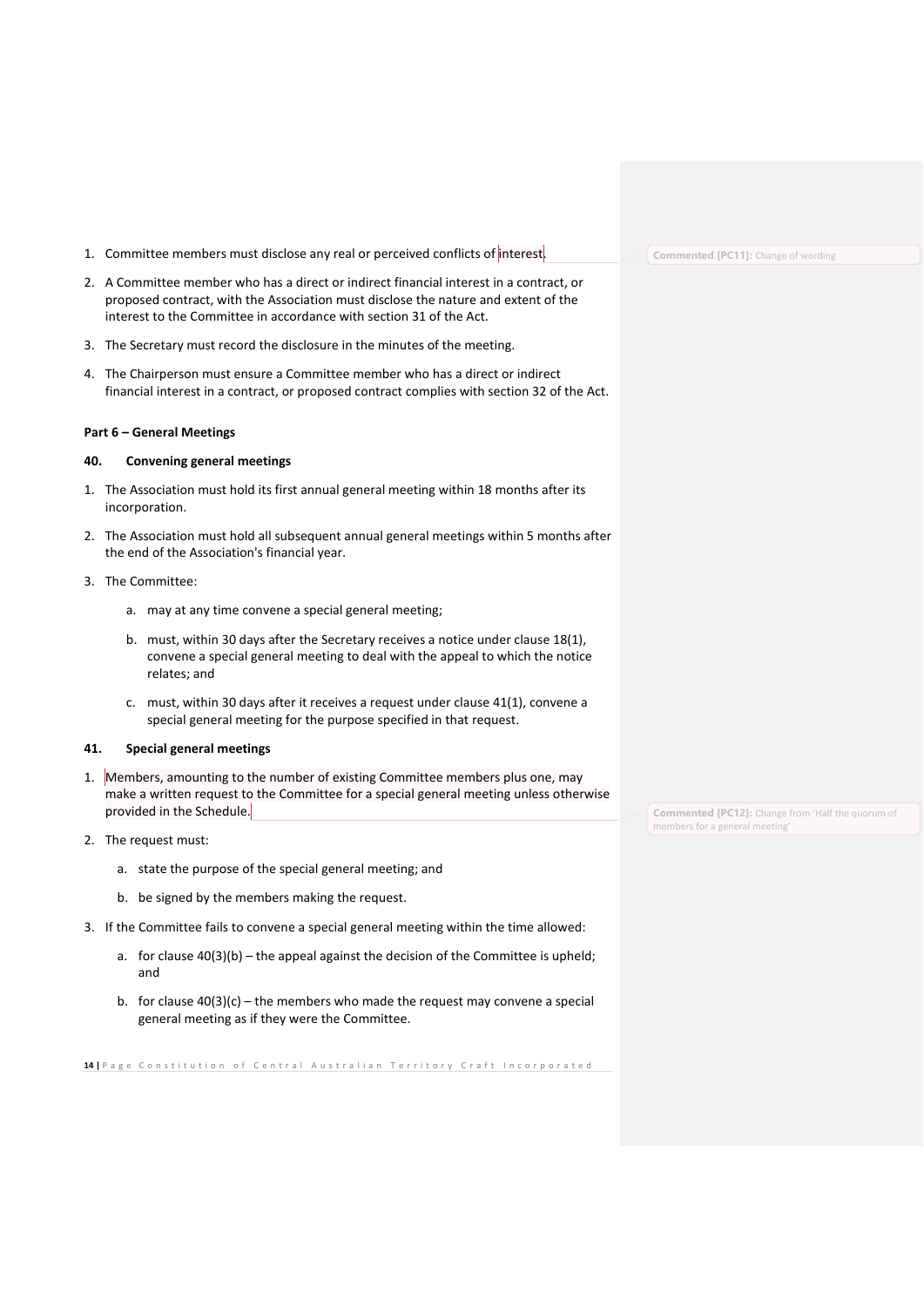- 4. If a special general meeting is convened under subclause (3)(b), the Association must meet any reasonable expenses of convening and holding the special general meeting.
- 5. The Secretary must give to all members not less than 21 days' notice of a special general meeting.
- 6. The notice must specify:
	- a. when and where the meeting is to be held; and
	- b. the particulars of and the order in which business is to be transacted.

### <span id="page-14-0"></span>**42. Annual general meeting**

- 1. The Secretary must give to all members not less than 21 days' notice of an annual general meeting unless otherwise provided in the Schedule.
- 2. The notice must specify:
	- a. when and where the meeting is to be held; and
	- b. the particulars of and the order in which business is to be transacted.
- c. The order of business for each annual general meeting is as follows:
	- a. first the consideration of the accounts and reports of the Committee;
	- b. second the election of new Committee members;
	- c. third any other business requiring consideration by the Association at the meeting.

### <span id="page-14-1"></span>**43. Special resolutions**

- 1. A special resolution may be moved at any general meeting of the Association.
- 2. The Secretary must give all members not less than 21 days' notice of the meeting at which a special resolution is to be proposed unless otherwise provided in the Schedule.
- 3. The notice must include the resolution to be proposed and the intention to propose the resolution as a special resolution.

#### <span id="page-14-2"></span>**44. Notice of meetings**

- 1. The Secretary must give a notice under this Part by
	- a. serving it on a member personally; or
	- b. serving it on a member electronically; or
	- c. sending it by post to a member at the address of the member appearing in the register of members.
- b. If a notice is sent by post under subclause  $(1)(c)$ , sending of the notice is taken to have been properly effected if the notice is addressed and posted to the member by ordinary prepaid mail.

15 | P a g e C on stitution of Central Australian Territory Craft Incorporated

**Commented [PC13]:** Change from ' at least 30 days'

**Commented [PC14]:** An amendment to the previous Constitution

**Commented [PC15]:** Information re delivery of electronic mail has been deleted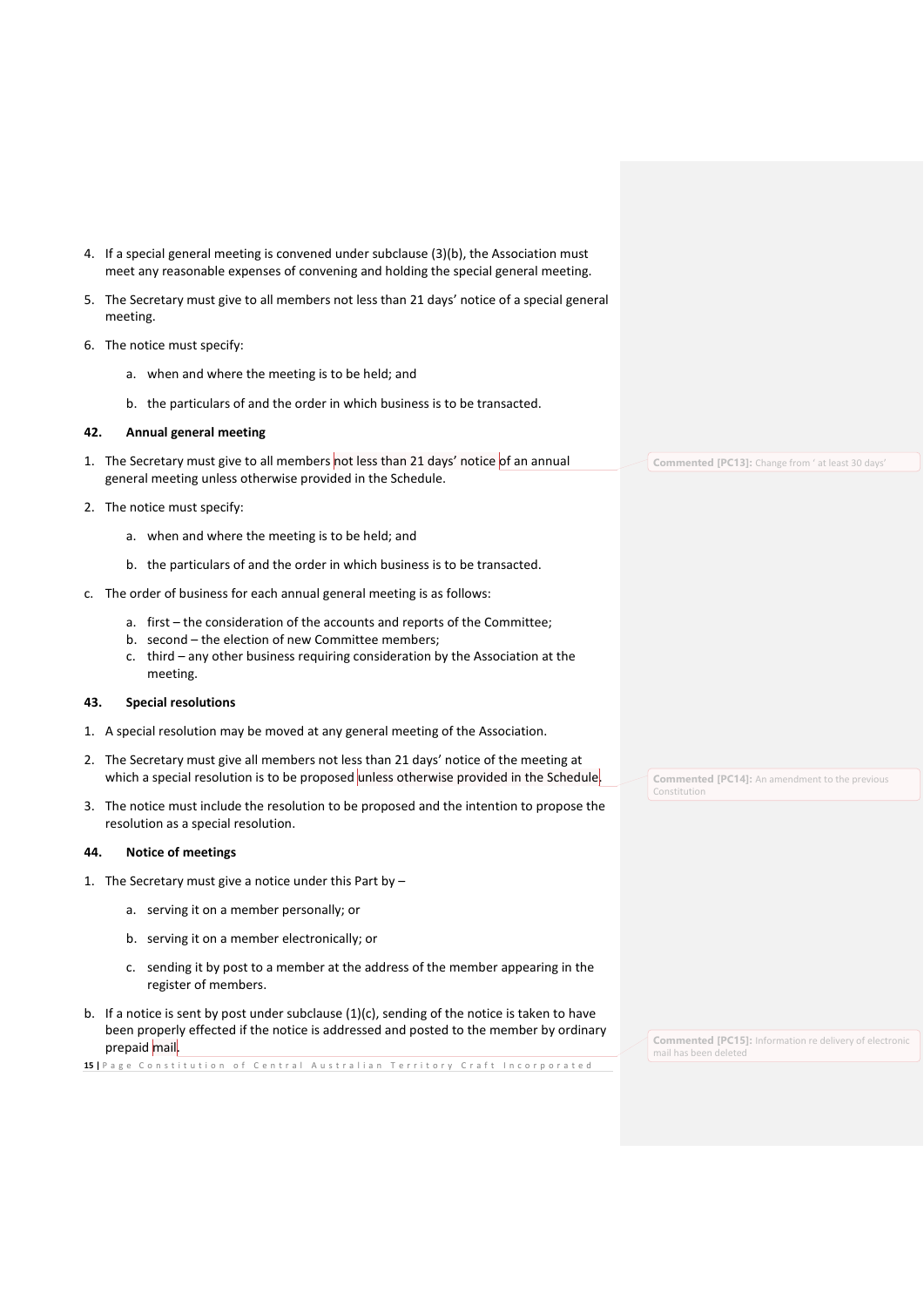### <span id="page-15-0"></span>**45. Quorum at general meetings**

At a general meeting, the number of existing committee members plus 3 constitutes a quorum.

#### <span id="page-15-1"></span>**46. Lack of quorum**

- 1. If within 30 minutes after the time specified in the notice for the holding of a general meeting a quorum is not present –
	- a. for an annual general meeting or special general meeting convened under clause 40(3)(a) – the meeting stands adjourned to the same time on the same day in the following week and to the same place;
	- b. for a meeting convened under clause  $40(3)(b)$  the members who are present in person or by proxy may proceed with hearing the appeal for which the meeting is convened; or
	- c. for a meeting convened under clause 42 the meeting lapses.
- b. If within 30 minutes after the time appointed by subclause (1)(a) for the resumption of an adjourned general meeting a quorum is not present, the members who are present in person or by proxy may proceed with the business of that general meeting as if a quorum were present.
- c. The Chairperson may, with the consent of a general meeting at which a quorum is present, and must, if directed by the members at the meeting, adjourn that general meeting from time to time and from place to place.
- d. There must not be transacted at an adjourned general meeting any business other than business left unfinished or on the agenda at the time when the general meeting was adjourned.
- e. If a general meeting is adjourned for a period of 30 days or more, the Secretary must give notice of the adjourned general meeting as if that general meeting were a fresh general meeting.

### <span id="page-15-2"></span>**47. Voting**

- 1. Subject to clauses 13(2) and 12, each member present in person or by proxy at a general meeting is entitled to a deliberative vote.
- 2. At a general meeting:

a. an ordinary resolution put to the vote is decided by a majority of votes made in person or by proxy; and

b. a special resolution put to the vote is passed if three-quarters of the members who are present in person or by proxy vote in favour of the resolution.

3. A poll may be demanded by the Chairperson or by 3 or more members present in person or by proxy.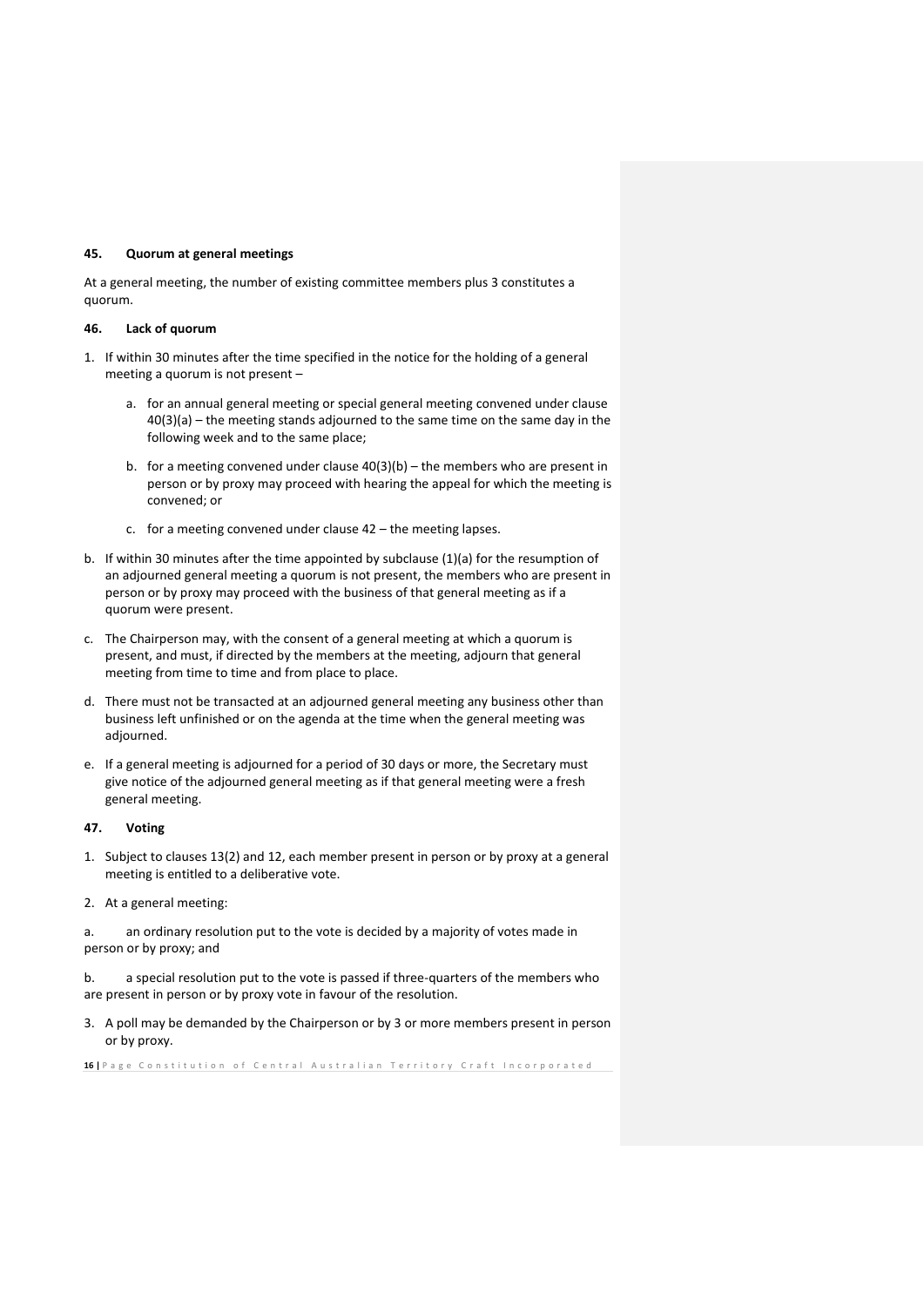4. If demanded, a poll must be taken immediately and in the manner the Chairperson directs.

#### <span id="page-16-0"></span>**48. Proxies**

A member may appoint in writing another member to be the proxy of the appointing member to attend and vote on behalf of the appointing member at any general meeting. No member can represent more than one proxy member.

### <span id="page-16-1"></span>**Part 7 – Financial Management**

### <span id="page-16-2"></span>**49. Financial year**

The financial year of the Association is the period of 12 months from 1 January to 31 December.

## <span id="page-16-3"></span>**50. Funds and accounts**

- 1. The Association must open an account with a financial institution from which all expenditure of the Association is made and into which all of the Association's revenue is deposited.
- 2. Subject to any restrictions imposed by the Association at a general meeting, the Committee may approve expenditure on behalf of the Association within the limits of the budget.
- 3. 2 signatories, one of whom must be from the Committee to authorise any payments from the Association's financial accounts.
- 4. All funds of the Association must be deposited into the financial account of the Association no later than 5 working days after receipt or as soon as practicable after that day.
- 5. With the approval of the Committee, the Treasurer or an appointed delegate may maintain a cash float provided that all money paid from or paid into the float is accurately recorded at the time of the transaction.
- 6. The assets and income of the organisation shall be applied solely to further its objects and no portion shall be distributed directly or indirectly to the members of the organisation except as genuine compensation for services rendered or expenses incurred on behalf of the organisation.
- 7. The association will establish and maintain a public fund. This fund will be subject to the following:
	- a. Donations will be deposited into the public fund listed on the Register of Cultural Organisations. These monies will be kept separate from other funds of the association and will only be used to further the principal purpose of the Association. Investment of monies in this fund will be made in accordance with guidelines for public funds as specified by the Australian Tax Office.

17 | P a g e C on stitution of Central Australian Territory Craft Incorporated

**Commented [PC16]:** An addition to the previous Constitution

**Commented [PC17]:** Paragraph re cheques, etc removed. Should it be replaced by a requirement for '2 signatories, one of whom must be from the Committee to authorise any payments from the Association's financial accounts'

**Commented [PC18]:** Australian Taxation Office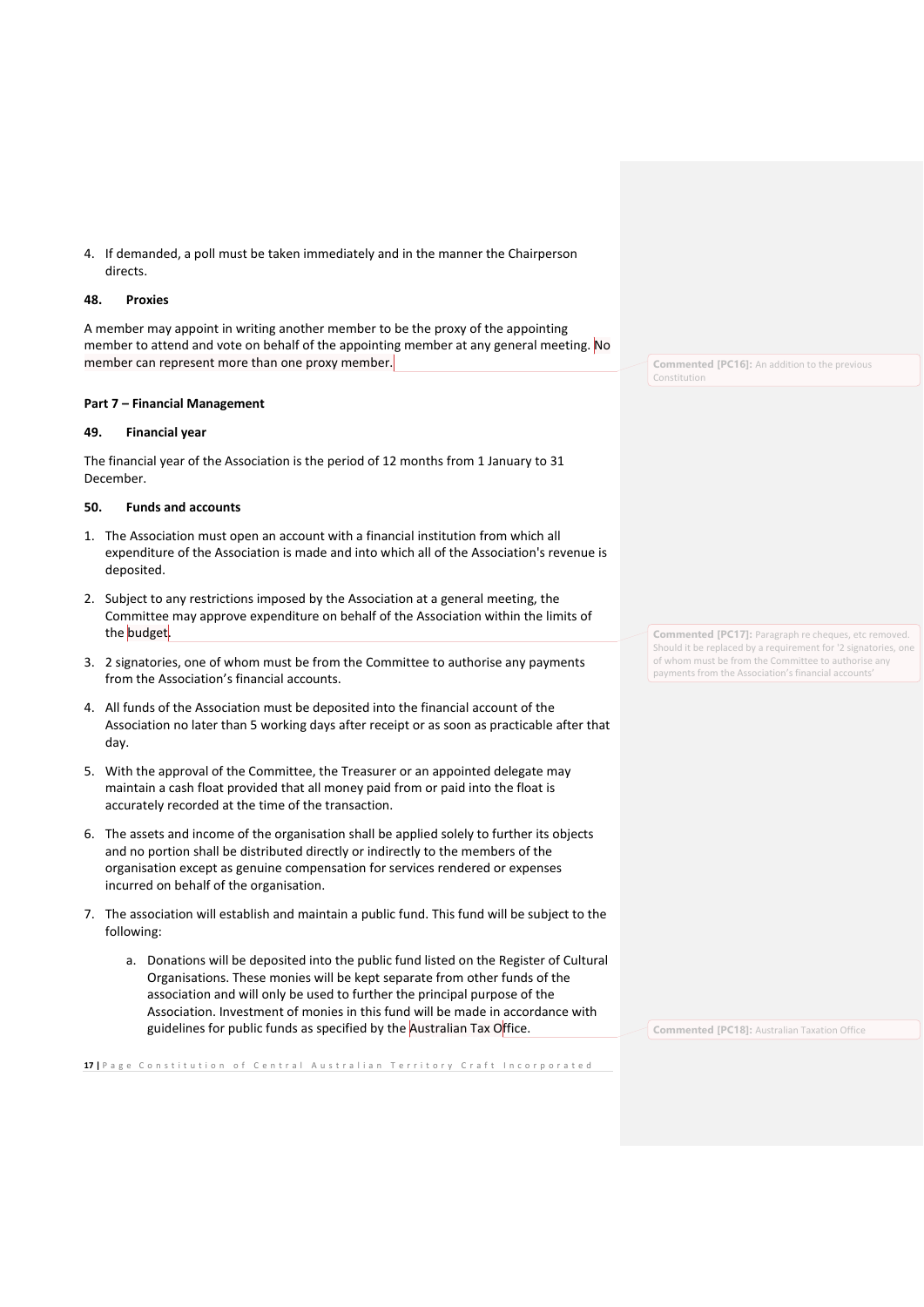- b. The public will be invited to contribute to the fund.
- c. The fund will be administered by a management committee or a subcommittee of the management committee, the majority of whom, because of their tenure of some public office or their professional standing, have an underlying community responsibility, as distinct from obligations solely in regard to the cultural objectives of Central Australian Territory Craft Incorporated.
- d. No monies/assets in this fund will be distributed to members or office bearers of the Association, except as reimbursement of out-of-pocket expenses incurred on behalf of the fund or proper remuneration for administrative services.
- e. The Department responsible for the administration of the Register of Cultural Organisations will be notified of any proposed amendments or alterations to provisions for the public fund, to assess the effect of any amendments on the public fund's continuing Deductible Gift Recipient status.
- f. Receipts for gifts to the public fund must state:
	- the name of the public fund and that the receipt is for a gift made to the public fund
	- the Australian Business Number of the company
	- the fact that the receipt is for a gift, and
	- any other matter required to be included on the receipt pursuant to the requirements of the Income Tax Assessment Act 1997.
- g. If upon the winding-up or dissolution of the public fund listed on the Register of Cultural Organisations, there remains after satisfaction of all its debts and liabilities, any property or funds, the property or funds shall not be paid to or distributed among its members, but shall be given or transferred to some other funds, authority or institution having objects similar to the objects of this public fund, which is charitable at law, and whose rules shall prohibit the distribution of its or their income among its or their members, such fund, authority or institution to be eligible for tax-deductibility of donations under Subdivision 30-B, section 30-100, of the Income Tax Assessment Act 1997 and listed on the Register of Cultural Organisations maintained under the Act.
- 7. The company must comply with any rules that the Treasury Minister or the Minister for the Arts make to ensure that gifts made to the public fund will only be used for the company's principal purpose.
- 8. The company must provide to the Department responsible for the administration of the Register of Cultural Organisations statistical information on the gifts made to the public fund every 6 months.

## <span id="page-17-0"></span>**51. Accounts and audits**

The responsibility of the Committee for ensuring compliance with the Act includes meeting the requirements of Part 5 of the Act and regulations made for that Part relating to:

**18** | Page Constitution of Central Australian Territory Craft Incorporated

**Commented [PC19]:** Replaces ' the Committee' twice